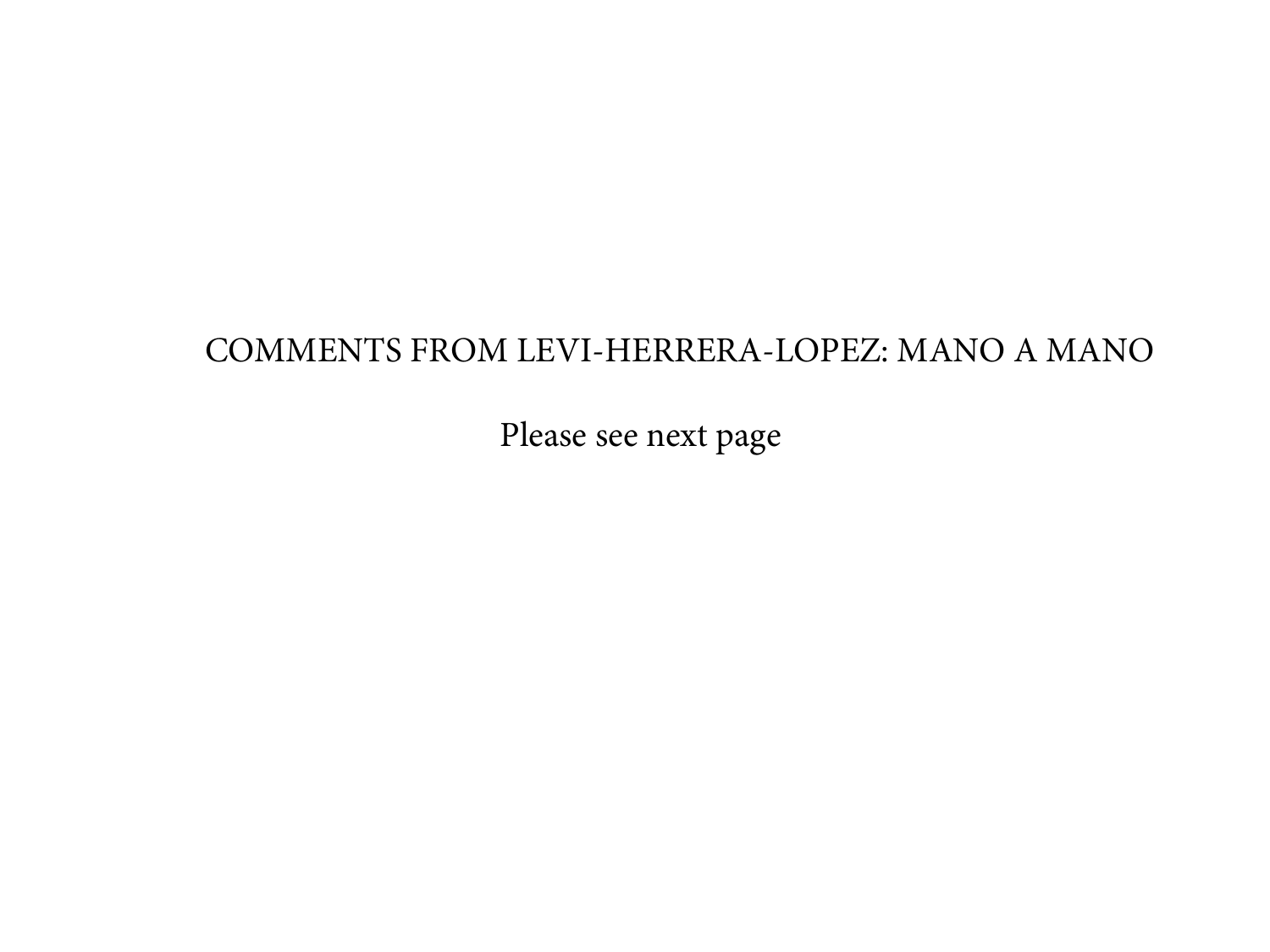#### Greetings,

My apologies. I have a couple other commitments that are playing havoc with my schedule today. I'll do my best to join you in person close to the portion where the conversation on gangs is on the agenda.

I wanted to send in my written comments, just in case. (This is longer than what I would probably say in person):

•The gangs we know about in Marion County have their roots in the United States, not in Latin America. They originated in the SW United States. As gang affected youth and adults moved or were sent back to Latin America, they took their gang affiliations with them

◦personal statement: As I remember it, Mexican youth street gangs in the 80s looked more like the movie The Warriors than the Blood or Crip-influenced gangs of the United States. I did not see one single youth who looked like a Blood or a Crip in my time living in Mexico up until 1991.

•Gangs always remain a major concern among Latino families, even if they are not front-page news.

•The underlying causes for gang involvement, in our experience, are

◦Youth who are disconnected (or disengaged) from school, community, work, family, positive peers and adults, and even themselves (by this we mean, they are looking to define themselves and find a place in the world)

◦Gangs fill this void, in the absence of supportive relationships with peers and adults.

◦A small number of youth have an inclination for antisocial behavior, but even this is due to unhealthy environments from birth.

•Mano a Mano has a basic approach to engaging gang affected youth -- emphasize these culture elements as protective factors:

◦Utilize art and youth culture to draw in youth (visual, spoken, and musical), and help them build critical thinking skills -- example, we have a lesson plan on analyzing the text of popular hip hop songs, and conduct a critical analysis of the meaning behind the song (if any); another example, using street art as a means of building self-esteem and self-expression

◦Creating opportunities for youth to become leaders in small but meaningful ways. This begins by asserting that every youth has something valuable to contribute to the community -- even if they may not know it themselves. This is done by helping youth plan, organize and evaluate service learning projects. ◦Take the long way. Youth are drawn to gangs as a result of trauma experienced throughout their lives. It takes years, not months, for a youth to make the choice to walk away. No youth can be forced to walk away. They either hit rock bottom or they make that choice themselves, slowly, over a number of years. If we are not patient, they will walk away. We try to be an anchor or safe space where they can go when they need us.

Mano a Mano received a startup grant from the Oregon Youth Development Council to implement the Promotores Pathway for disconnected youth. This is a model for mentoring, resource navigation, and case management with disconnected Latino youth. This grant pays for 1 FTE Youth Promotor to work with up to 20 youth. Youth are now being referred through the Cavazos Project, a partnership with the Marion County Juvenile Department and Catholic Community Services -- in addition, to other youth being identified directly through Mano a Mano. This model was developed by the Washington, D.C. based Latin American Youth Center. An evaluation of their program found that youth with a promotor are more likely to stay in school, less likely to become teen parents, and less likely to experience homelessness. We are fundraising to expand the number of Youth Promotores available. Mano a Mano is certified replication partner for this model. This website provides additional background on this model: http://www.layc-dc.org/what-we-do/promotor-pathway-model/

I also attached document with a detailed explanation of this model, for anyone who might be interested.

Levi Herrera-Lopez, Executive Director Mano a Mano Family Center 2921 Saddle Club ST SE, #1009 Salem, OR 97317 503.315.2290 office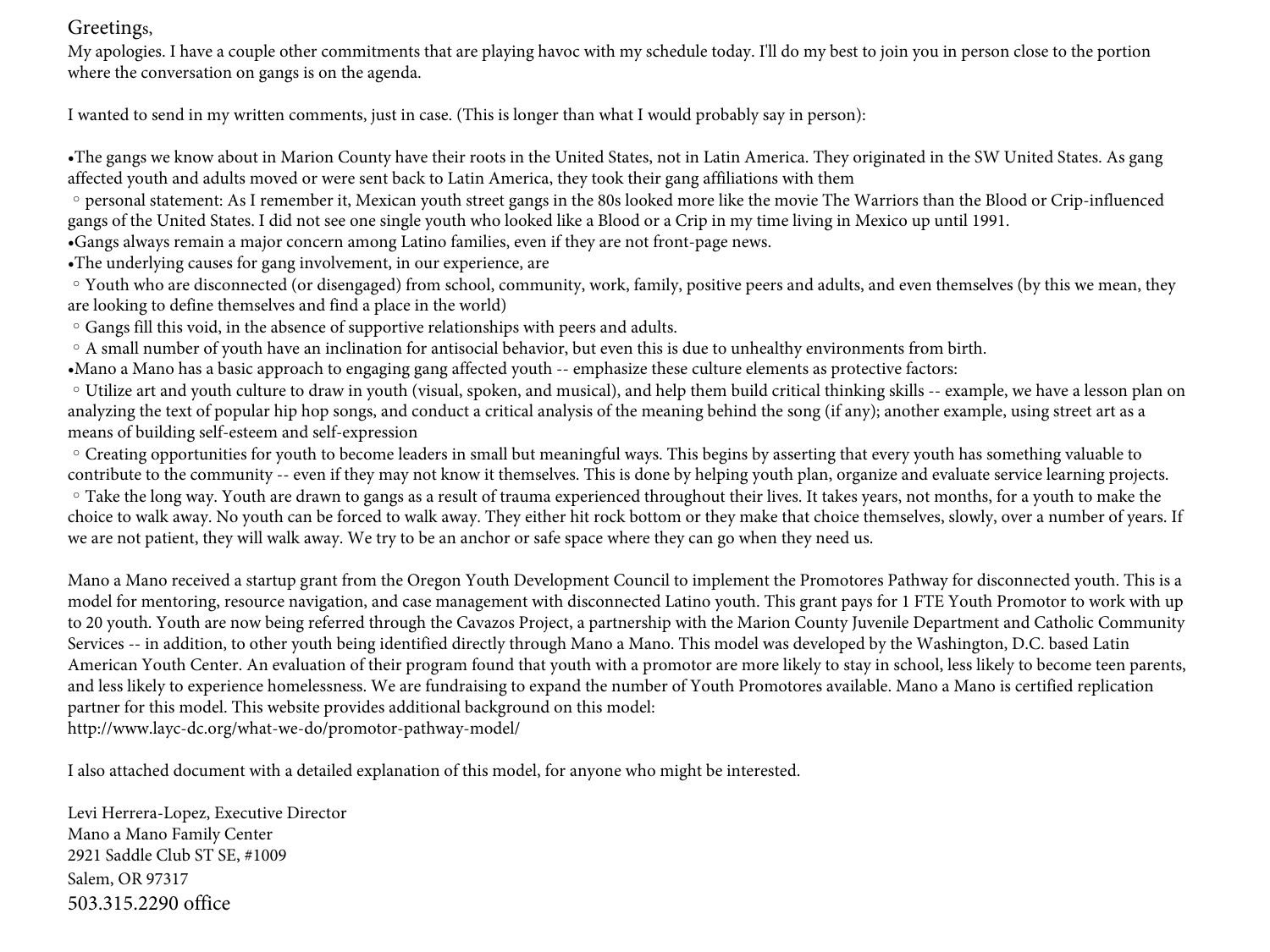# Latin American Youth Center's **PROMOTOR PATHWAY®**





### A New Model for Youth Development

LAYC's Promotores reconnect disconnected and disengaged youth to services that enable them to succeed academically, obtain longterm employment, and to live healthy and productive lives.



Copyright ©2016 Latin American Youth Center Inc. All Rights Reserved.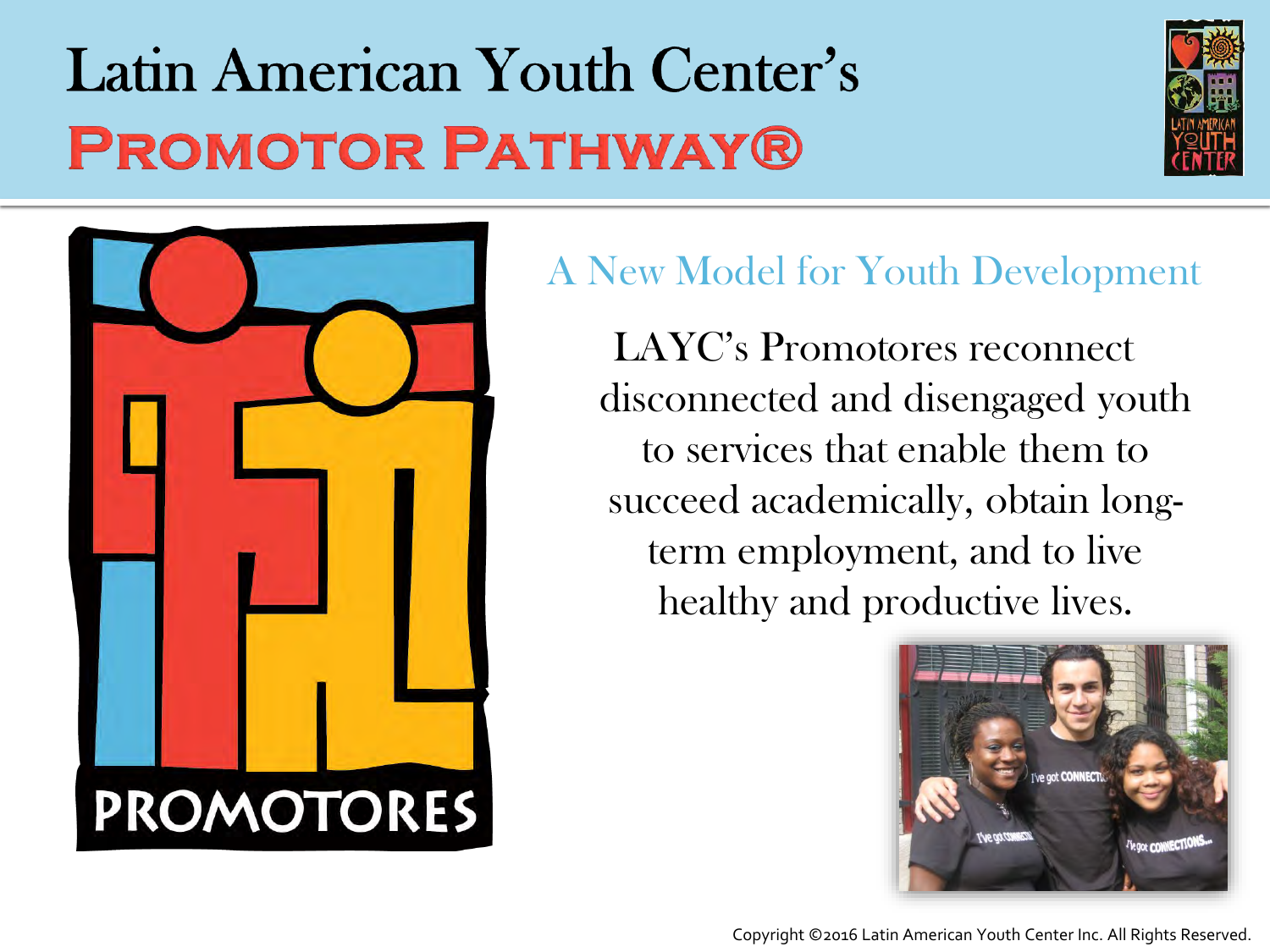### **PROMOTOR PATHWAY®:**

Addressing the needs of our most At-Risk Youth



| <b>Target Youth</b>                  | • Low-income youth, ages 14-24, who live in neighborhoods<br>that are substantially Latino and African-American and exhibit<br>a substantial combination of risk factors                                                                                                                                           |
|--------------------------------------|--------------------------------------------------------------------------------------------------------------------------------------------------------------------------------------------------------------------------------------------------------------------------------------------------------------------|
| <b>Service</b><br><b>Description</b> | • LAYC will match high-need youth with a "Promotor"<br>• Promotores will focus on relationship building and will be<br>expected to work with youth long term, approximately 4-6<br>years.<br>• Promotores will be generalists, providing service coordination<br>across various programs to address multiple needs |
| <b>Expected Benefits</b>             | • Achieve positive outcomes – across academics, employment,<br>and healthy behaviors<br>• A powerful model for other youth-serving organizations to<br>learn from and replicate<br>• Significant return on investment for government and other<br>funders                                                          |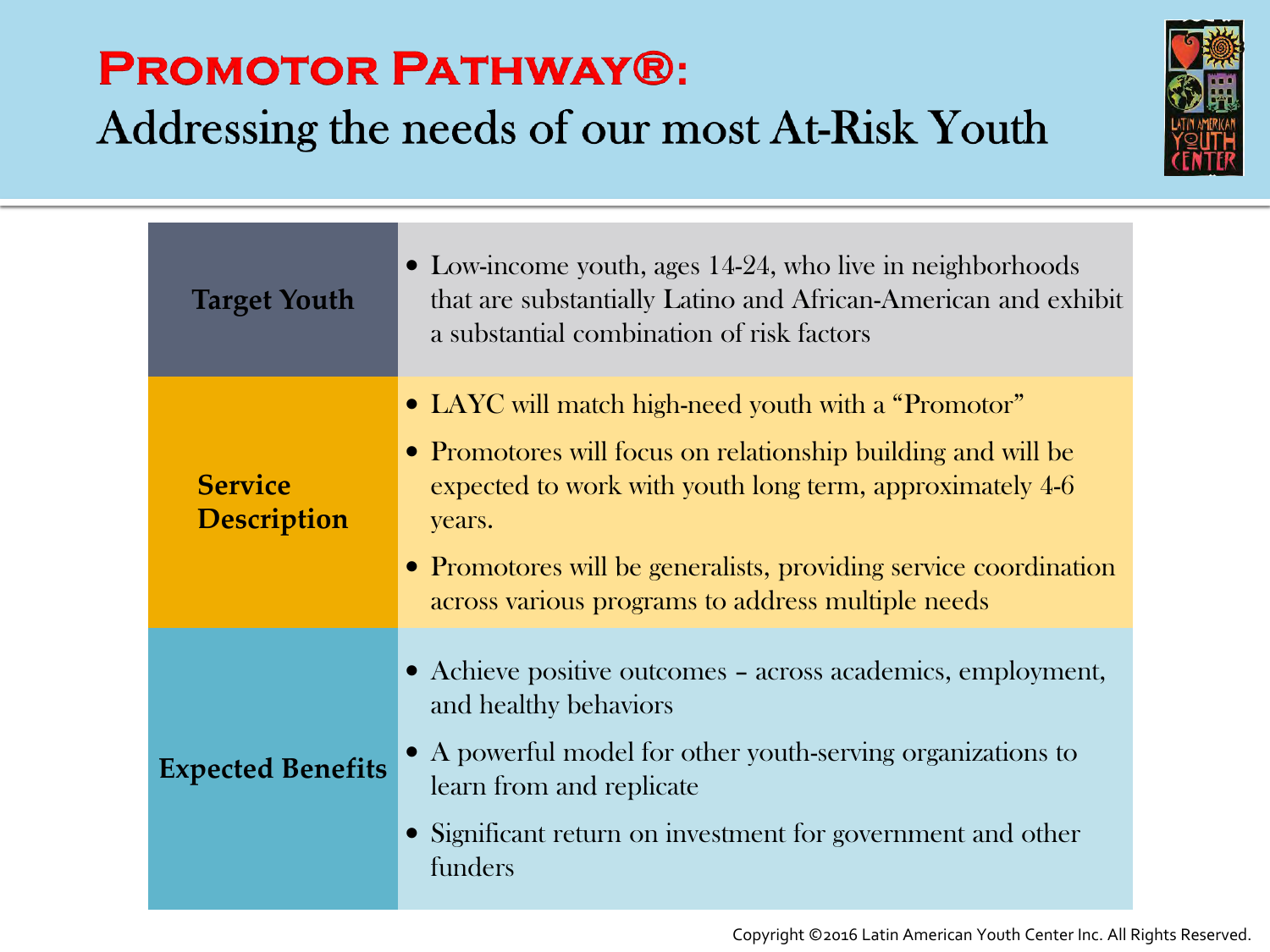### **PROMOTOR PATHWAY®: Who We Serve**



LAYC developed a measurement tool of 30 Yes or No questions to screen youth for risk factors

#### **Primary risk factors for youth:**

- No diploma/GED
- Housing issues or homeless
- Victim of violence
- Substance abuse issues
- **Mental health issues**
- **Criminal justice involvement**

#### **Secondary risk factors for youth:**

- Held back a grade or failing classes
- Has recently been suspended
- Unemployed or existing job does not support self or family
- Ongoing childcare responsibilities within the family
- Close friend or family member convicted of a crime or in a gang
- Exhibits some mental health concerns (e.g. depression, anger)

**Youth with these characteristics will definitely receive a Promotor**

**Youth with these characteristics will likely receive a Promotor**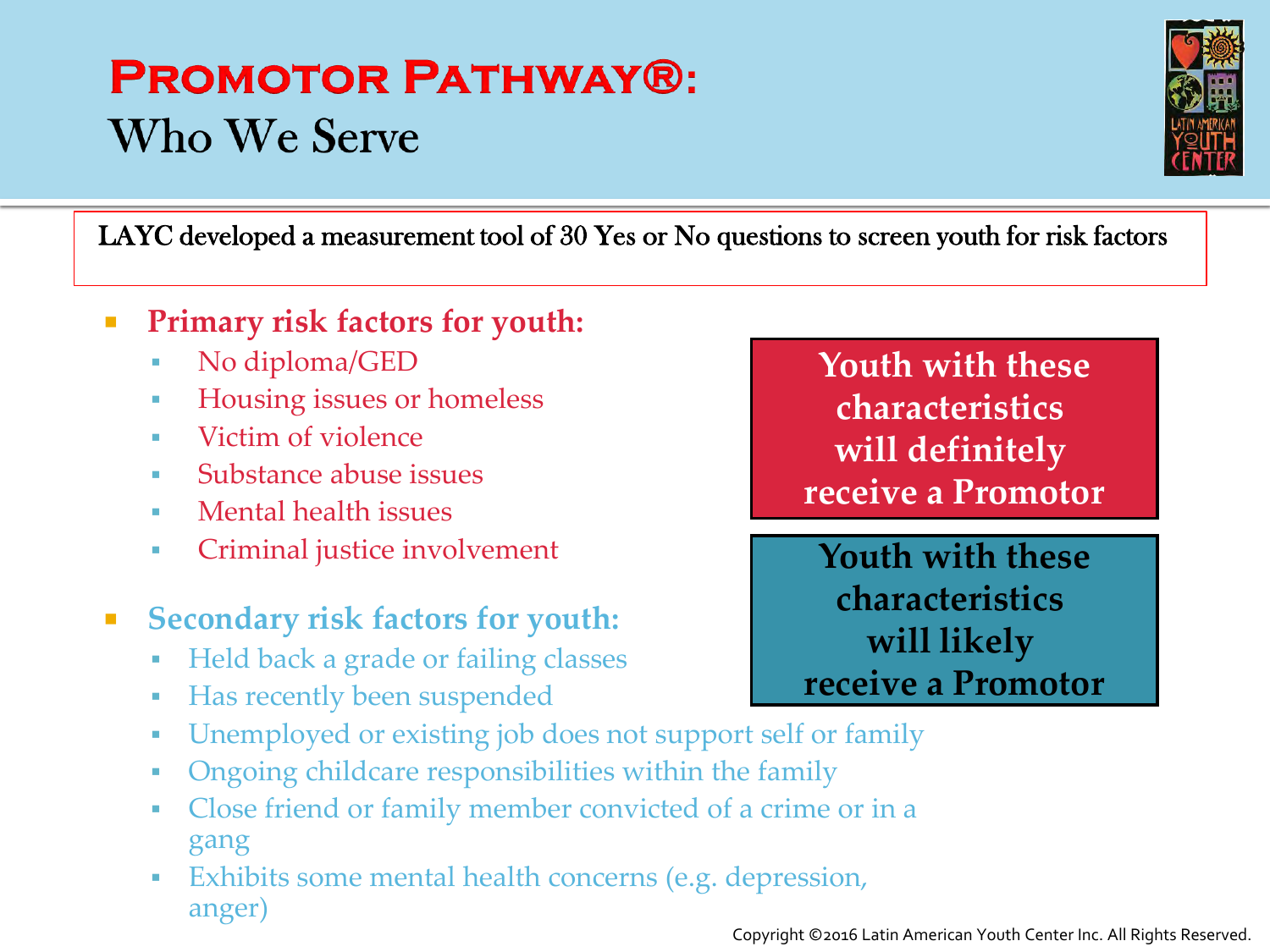### **PROMOTOR PATHWAY®:** What We Do - Short-term Goals





Copyright ©2016 Latin American Youth Center Inc. All Rights Reserved.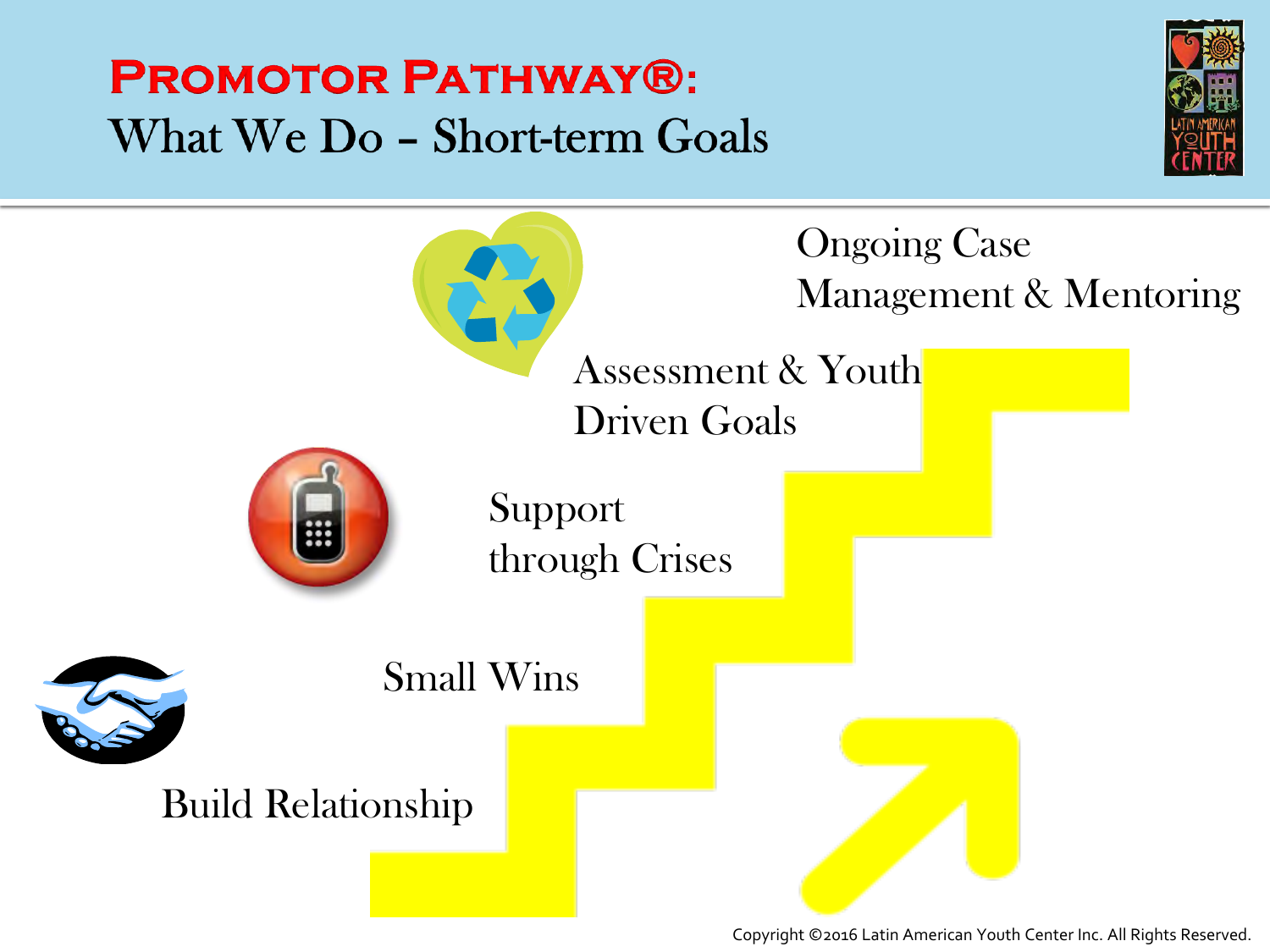### **PROMOTOR PATHWAY®:** What We Do - Long-term Goals

- **The Promotor Pathway supports youth in making a successful transition to adulthood. We focus on long-term goals including:**
	- **High School/GED Completion**
	- **Post-secondary enrollment**
	- **Vocational / Technical Training Completion**
	- **Employment Placement and Retention**
	- **Healthy Behaviors**

Needs Assessment & Tracking includes a total of 12 non-academic Outcome Areas :

- $\Box$  Ready for Employment
- **□** Behavior & Communication
- $\Box$  Risky Sexual Behavior
- **O** Substance Use
- **□** Housing Status
- **■** Ability to Access Community Resources
- Mental Health
- Violence
- Domestic Violence
- **Preventative Health**
- □ Legal/Court Involvement
- **QParenting**



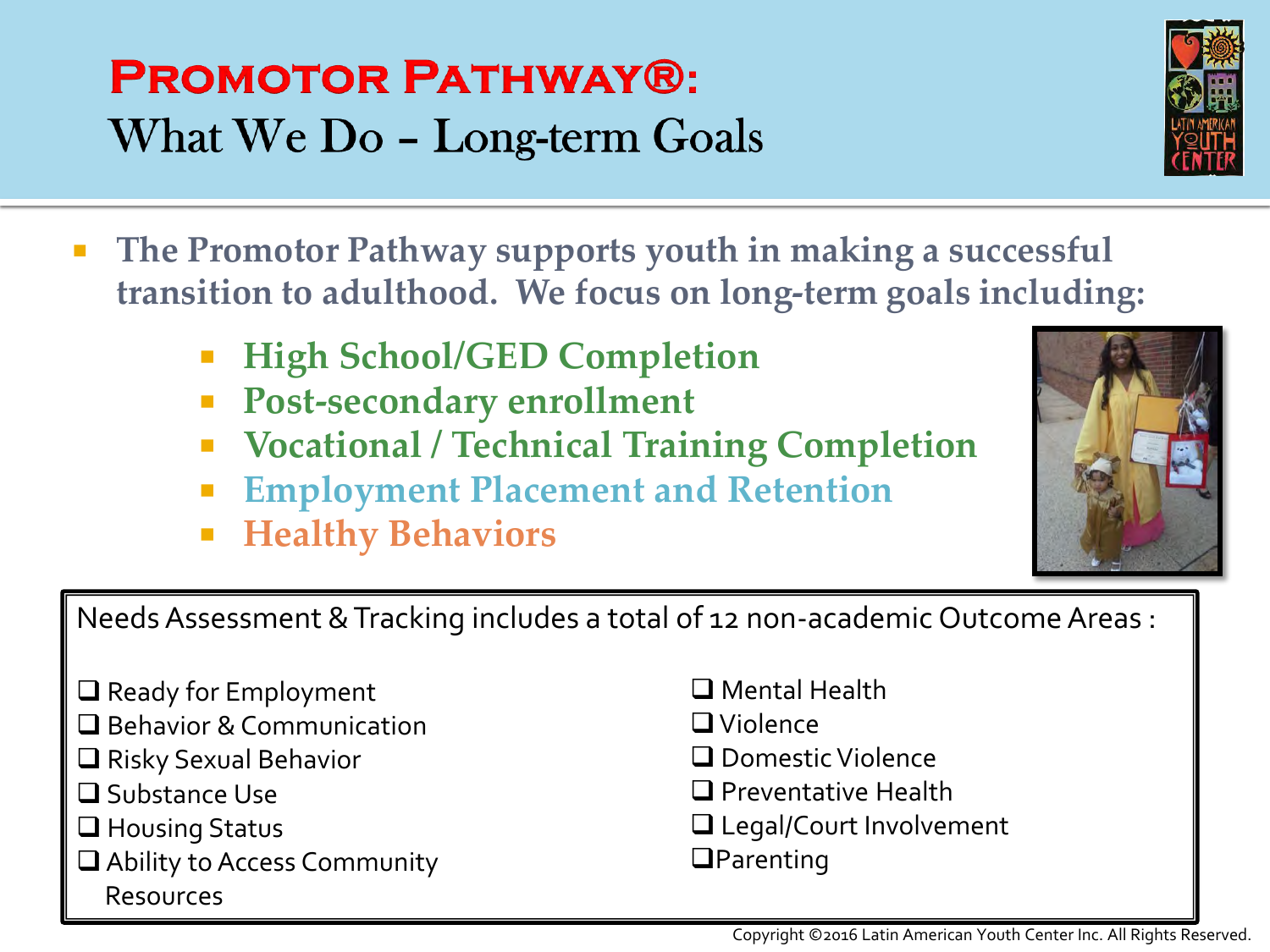### **PROMOTOR PATHWAY®:** Five Year Outcomes - January 2011 - January 2016





### **RACE / ETHNICITY**



#### Latino  $(56.8%)$

- **African American**
- **African Descent**
- Multiracial (1.1%)
- Other  $(3.5\%)$

52.4% 47.6% **GENDER**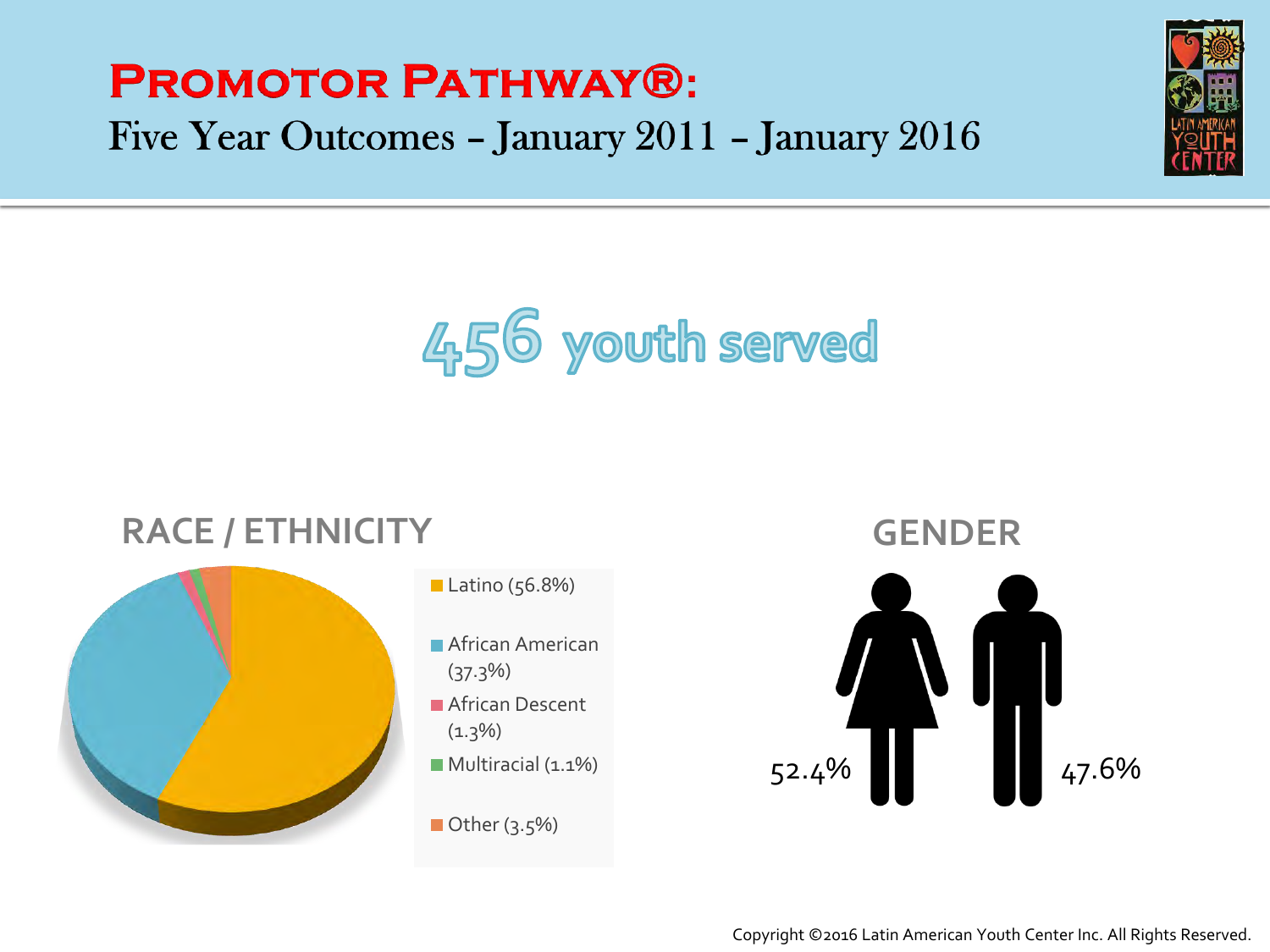## **PROMOTOR PATHWAY®:** Five Year Outcomes - January, 2011 - January 2016



| <b>AGE</b> | TOTAL         | Percentage |
|------------|---------------|------------|
| 10-14 yrs  | $\mathcal{P}$ | $0.4\%$    |
| 15-18 yrs  | 84            | 18.4%      |
| 19-24 yrs  | 302           | 66.2%      |
| 25-30 yrs  | 68            | 14.9%      |



#### Copyright ©2016 Latin American Youth Center Inc. All Rights Reserved.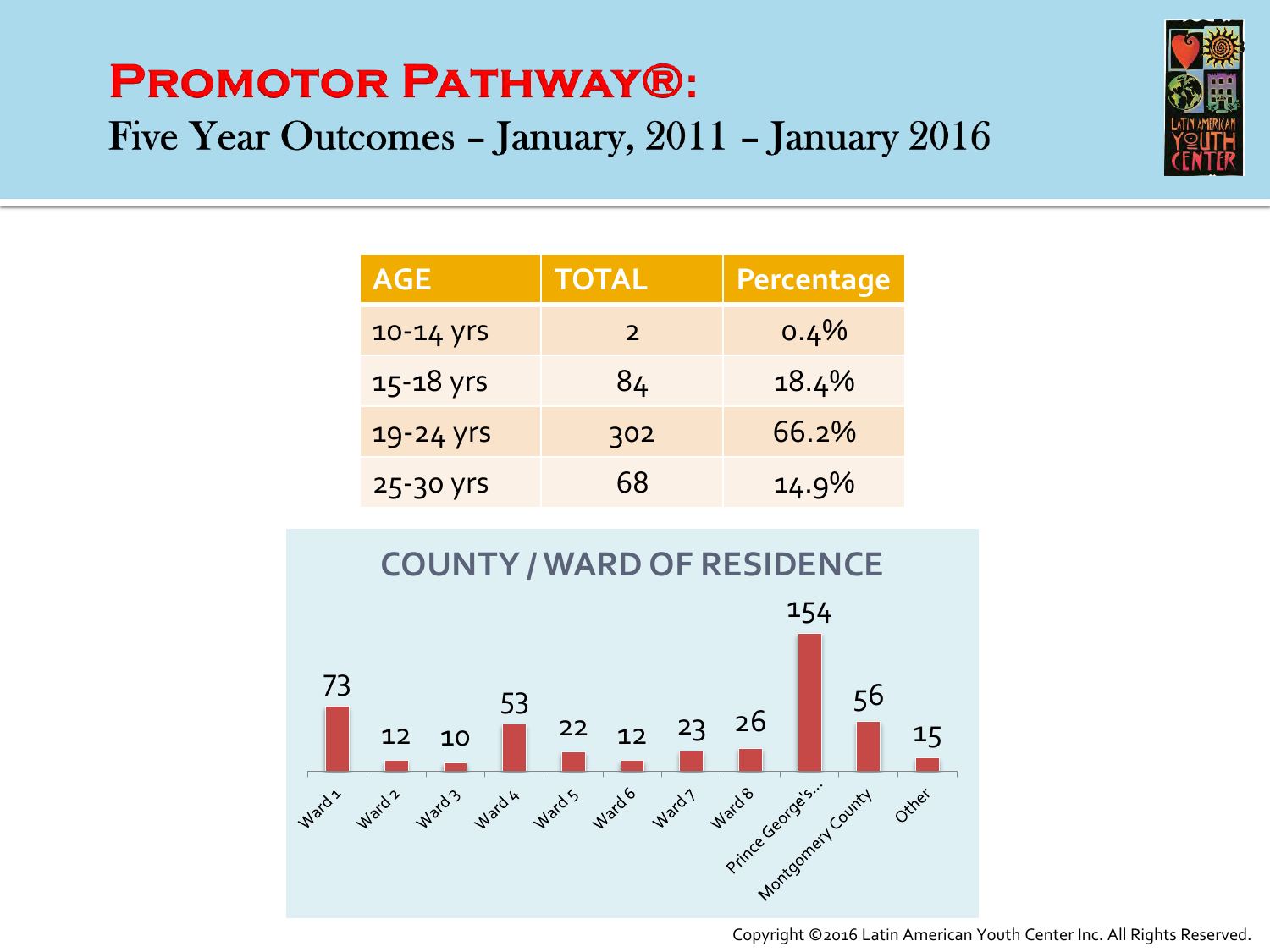## **PROMOTOR PATHWAY®:**

Five Year Outcomes - January 2011 - January 2016



### **EDUCATION**



#### **54% of Youth Re-engaged in Education**

- *79 out of 147 previously "out of school" youth are working towards their High School Diplomas and have been enrolled in charter schools, night schools, and GED programs.*
- *Of those 79 youth (52%) have persisted and remain enrolled.*



### **43% of Youth Obtained a High School Diploma**

 *Of the 262 youth currently working towards a high school credential, 113 have either obtained their GED or graduated from High School.* 



#### **58% of Youth Enrolled in Post-Secondary**

 *Of the 164 youth eligible for post secondary,95 youth enrolled and completed some post-secondary coursework, and 38 of those 95 have persisted and remain currently enrolled.*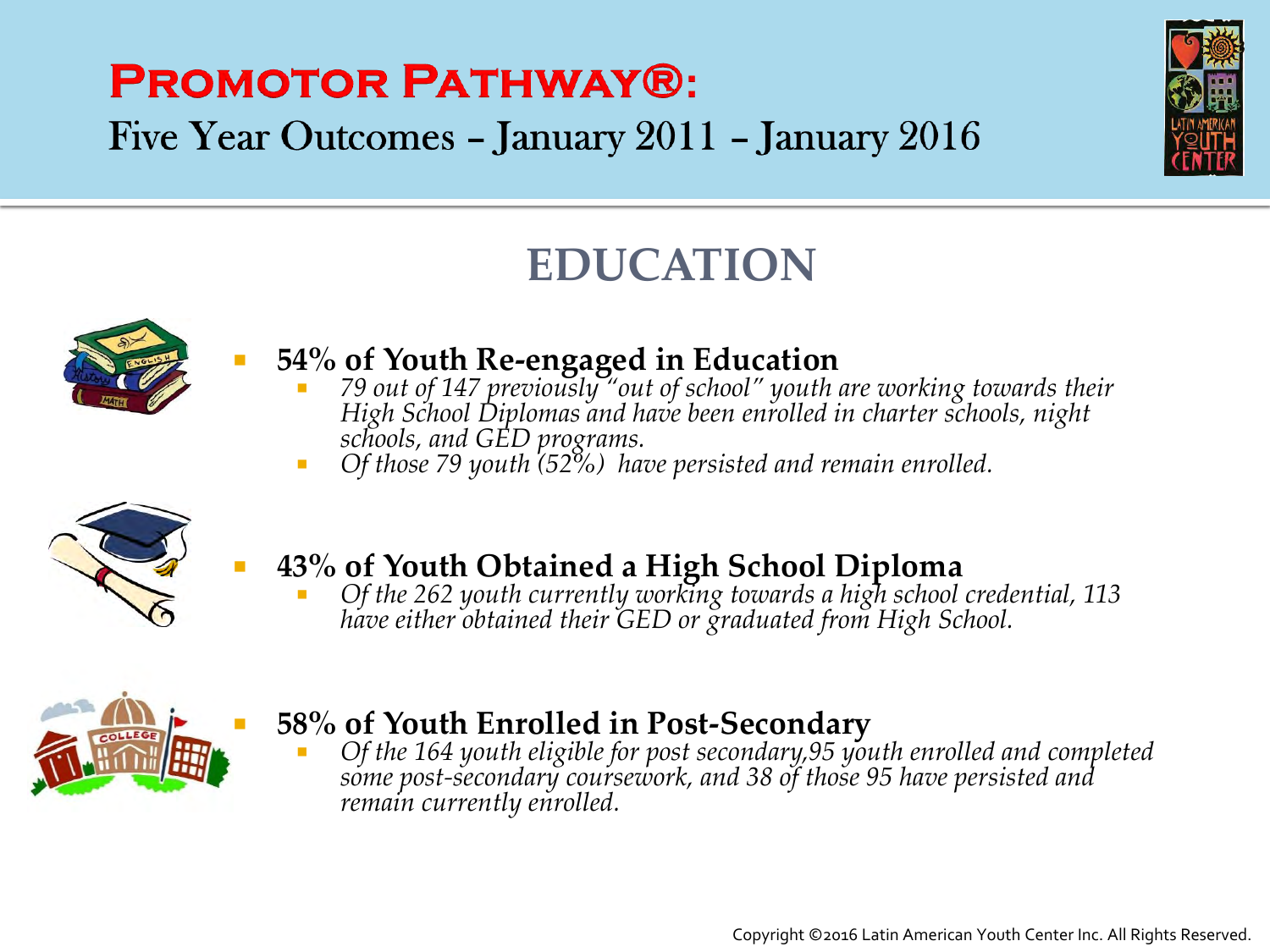### **PROMOTOR PATHWAY®:** Five Year Outcomes - January, 2011 - January 2016



### **EMPLOYMENT**



### **79% of Youth Increased their Job Readiness Skills**

 Of the 378 youth interested in employment, 299 have updated resumes, practiced interviewing skills and completed job applications.



### **69% of Youth Obtained Employment**

**262** youth were hired and placed in either full-time or part-time jobs or paid internships.